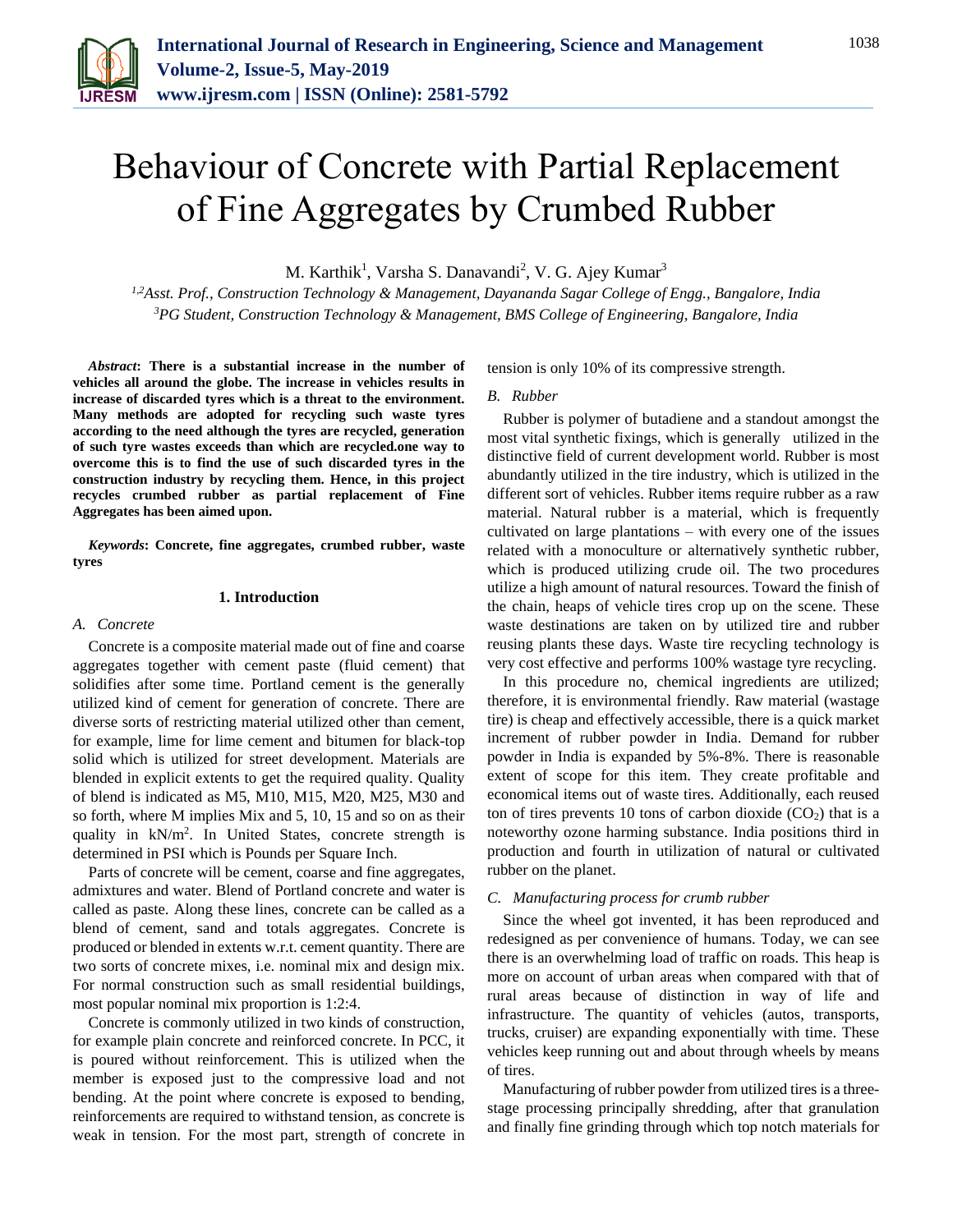

reusing are ultimately produced.



 $(b)$ Fig. 1. Waste tyres

## **2. Literature review**

Crumb Rubber is irregularly shaped torn tyre particles obtained by the tearing or reducing the size of Tyre rubber. Earlier studies showed that use of scrap tyre in asphalt mixes showed better skid resistance, reduced fatigue cracking and longer pavement life. In Portland cement mixes properties like lower density, expanded toughness and ductility, higher impact resistance, heat efficient and sound protection was accomplished. The reduction in strength in rubberized mixtures in many cases might limit their application in structural applications. The present project work is based on replacement of fine aggregates by 5% and 10% by Crumb Rubber.

Nithiya P and Portchejian G (2014) found that mix design was done as per IS:10262-2009 to achieve the target strength. The concrete mixes were made by replacing fine aggregate with 5%, 10%, 15% and 20% for M20 grade concrete. M. R. Wakchaure (2014) studied the impact of waste tire crumb rubber particle of size going passing 1.18mm IS sifter and held on 600 μ IS sieve utilized in concrete on compressive, flexural and split tensile.

Camille A. Issa and George Salem (2013) found that used recycled crumb rubber as a substitute for fine aggregate in concrete at 0% to 100% replacement to crushed sand in concrete mix. Hanbing Liu, Xianqiang Wang, Yubo Jiao and Tao found that crumb rubber concretes with different replacement forms and replacement levels were done.

## **3. Methodology**

Basic laboratory test on cement, fine aggregate, coarse aggregates and plastic coarse aggregate were conducted to know its physical and chemical behavior and its binding property with each other to achieve the homogeneous mix.

The core of concrete lies in the cement. A few tests were performed to decide the qualities of cement and its similarity with different materials in the concrete mix design. Compressive strength testing of mortar cubes at 3, 7 and 28 days of aging are utilized to watch the advancement of the strength increase of the mortar over time. A chemical examination of the cement will give a sensible gauge of the composition of the cement. These are only a few of the tests that can be utilized to decide the quality of cement. Fine aggregates are fundamentally sands won from the land or the marine condition. Fine aggregates largely comprise of natural sand or squashed stone with most particles passing through a 9.5mm sieve.

As aggregates are the important constituents in concrete. They offer body to concrete; decrease shrinkage and impact economy. The mere fact of that the aggregate occupy the 70%- 80% of the total volume of concrete. Recycled crumb rubber as partial replacement of fine aggregate has been aimed upon. Crumb rubber is irregularly shaped torn tyre particles obtained by the tearing or reducing the size of rubber tyre.

Mix design of concrete by replacing 10% of fine aggregate with crumb rubber as per IS 10262:2009, 350:140:1131.31:703.29:22.466:7:0.40 (Cement: Water: CA: FA: Rubber: Superplasticizer: W/C ratio). Fresh concrete or plastic concrete is a freshly blended material which can be formed into any shape. The general amounts of cement, aggregates and water blended together, control the properties of cement in the wet state as well as in the solidified state.

Hard concrete moulds were made in the shape of the cube, cylinder and beam for the compressive strength, split tensile strength and flexural strength respectively

#### **4. Conclusion**

- From 28 days test results, for 10% replacement compressive strength was 14.2% lesser compared to conventional concrete.
- From 28 days test results, for 10% replacement split tensile strength was 14.2% lesser compared to conventional concrete.
- From 28 days test results, for 10% replacement flexural strength was 14.8% lesser compared to conventional concrete.
- Since compressive strength above 40 MPa was achieved for 5% and 10% replacement, hence it can be opted in place of conventional concrete to find a solution for the excess amount of waste tyre generated.
- Using such an alternate material will be eco-friendly & it also solves the problem related to scarcity of conventional material.

#### **References**

- [1] "Concrete Technology" by M.S Shetty, 7th Edition,2013
- [2] Camille A. Issa and George Salem, "Utilization of recycled crumb rubber as fine aggregates in concrete mix design", Construction and Building Materials,42,48-52, February 2013.